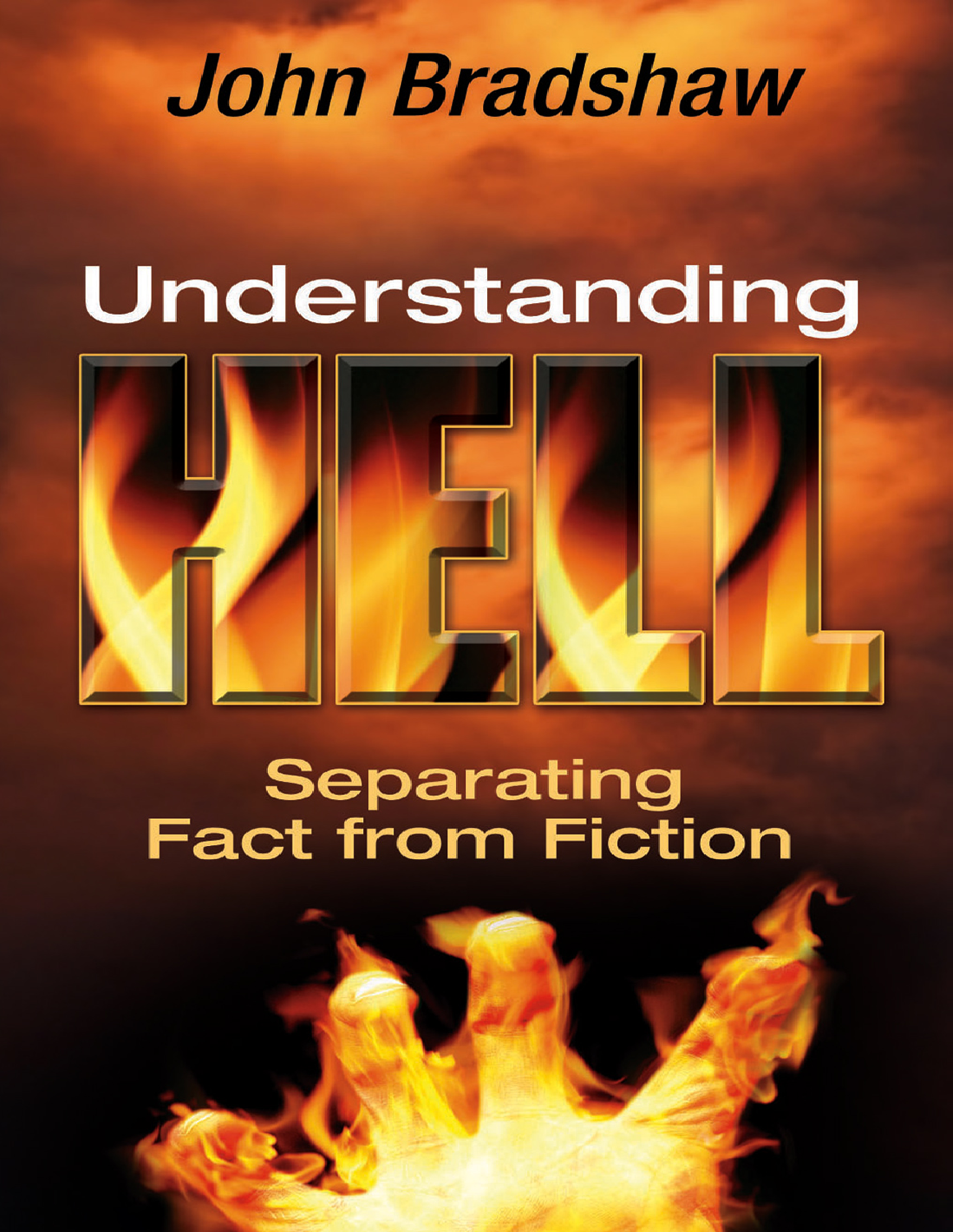#### **What the Bible Says About Hell**

Have you ever met a witch?

I knew she was different the moment I saw her. But I didn't realize right away just how different she was.

I was participating in an outreach project that had me going door-todoor when I met a young woman named Mary Ellen. As she stood at the door of her apartment in a small Southern town, I noticed right away that Mary Ellen was different.

I wasn't exactly sure how, but she was different. I noticed that her hair was different—not weird, not outlandish, just *different*. Her clothes, her makeup, her jewelry, were all a little...different.

As we spoke, I learned that this very pleasant young woman had been raised a Christian. "But now I don't go to church. Although I do, sort of," she said.

I wondered what she meant by that, so—standing in the humid heat of a Southern summer afternoon—I asked her to explain. She got right to the point. "I was raised in a hellfire and brimstone-spitting church [she named the denomination], where the preacher would talk about God roasting and toasting and torturing and frying people in hell for all eternity —for as long as time would last. He said again and again that people would burn and burn and burn, and that their burning would never come to an end. Even old people and little babies."

Mary Ellen still felt strongly about this, adding, "So I decided that if that's what God was like, I'd be better off without Him. So that's why I don't go to church anymore. Although I do, sort of."

Mary Ellen could see the questions in my eyes, so she spelled things out for me. "I'm now a witch," she said.

I hadn't had anyone tell me *that* before! I glanced around to see if there was a broomstick nearby, but all I saw was her little red car parked outside her front door.

"A witch?" I said, trying to act as though people told me that sort of thing every day. "What kind of witch?"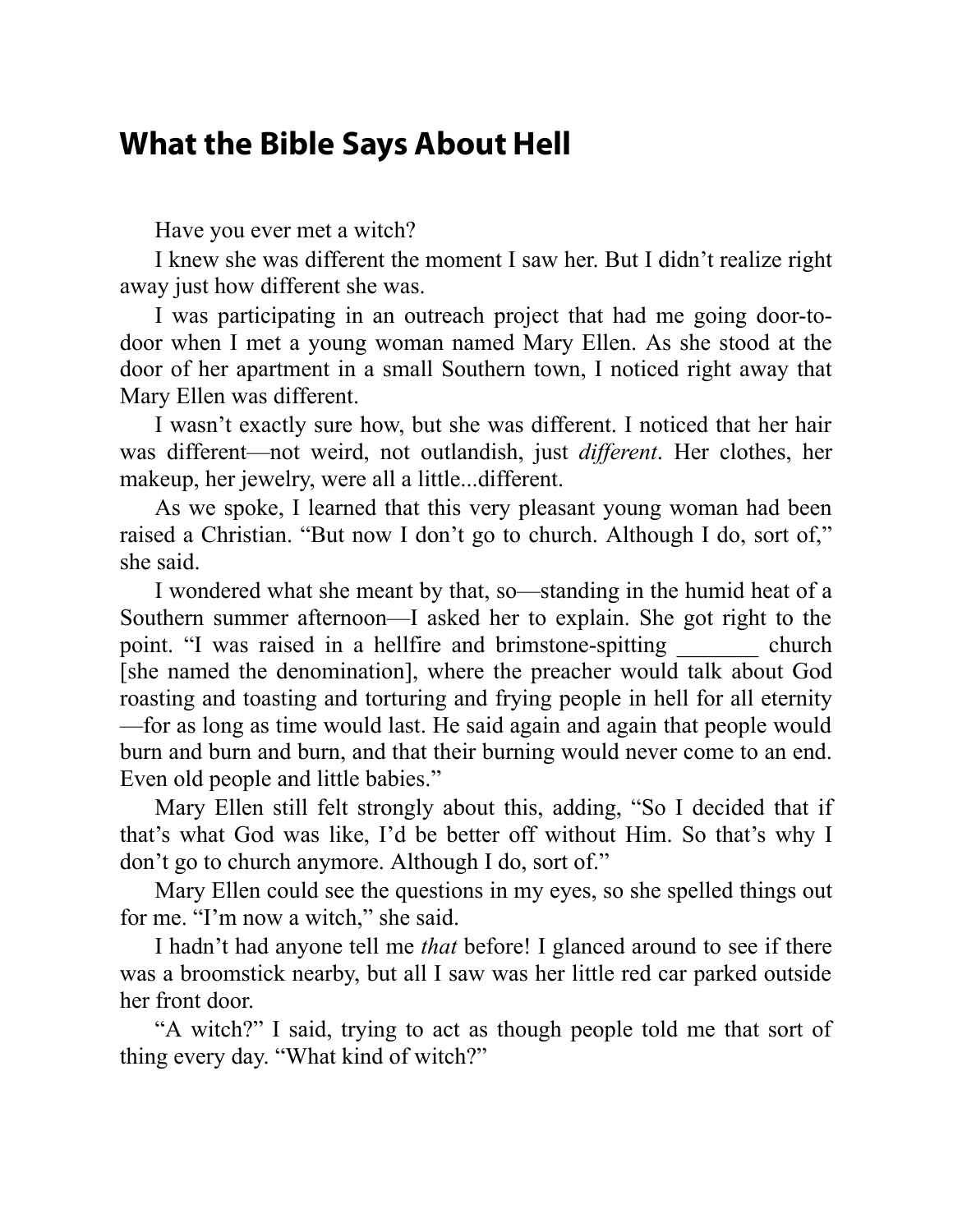She explained to me that she met with other witches at organized services (which is why she "sort of" attended church), and told me some of the details of what she did as a real-life, practicing witch.

What struck me as utterly tragic was that a young woman raised in a Christian church was driven away from church—and away from God because of a Christian minister's very typical portrayal of God. Like so many other Christian ministers, the God he spoke of was quite prepared to inflict indescribably painful punishment upon His very own children *forever,* without mercy!

I've met so many people who struggle with the idea of God that they were presented with when they were young—a God who consigns unbelievers and the wicked to a place of eternal torment.

What Mary Ellen correctly realized was that forever is a *very* long time, and the idea of the God of Heaven—who pastors and teachers had told Mary Ellen was a God of love—causing people to endure indescribable pain forever, without end, eternally, is an idea that seriously challenges the human psyche.

You don't have to look very far to find people who have struggled with the idea of a loving Creator God incinerating people for as long as time lasts. In recent times, the subject hit the headlines when a popular young pastor from Michigan turned widely-held views on their head by suggesting that nobody burns in hell forever.

This pastor said in a *TIME* magazine interview that his thinking on the subject was jarred when someone suggested that Mohandas (Mahatma) Gandhi, the great Indian pacifist/reformer, was burning in hell. The pastor was deeply troubled by the idea of Gandhi burning in hell for eternity, as well as the idea that anyone can say with any certainty that another individual is in hell. Or that anyone would even *go* to hell.

I can relate to the pastor's conundrum. As a child educated at a parochial elementary school, I was seriously bothered by the teaching that people would burn in hell forever. This was the same idea that so bothered Mary Ellen, to the extent that she entirely rejected the notion of the existence of God.

"God cannot possibly be like that, therefore there is no God," Mary Ellen reasoned. But perhaps the truth is found neither in the view of the young pastor nor in Mary Ellen's picture of God. Could the truth about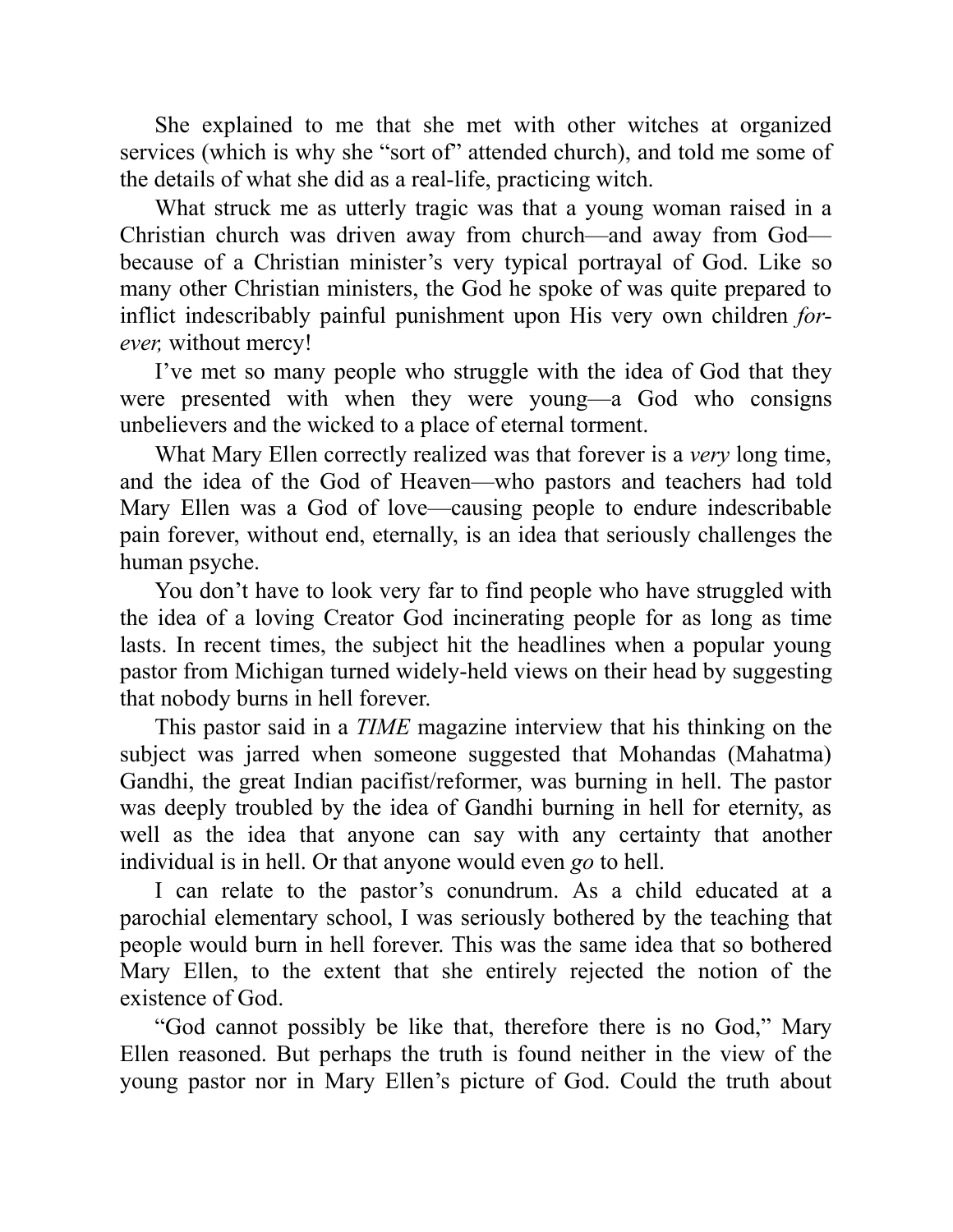hellfire possibly be found in another, less traditional understanding of Scripture? Perhaps the truth about hell makes sense of what has been a confusing and misunderstood subject.

What if there was a God who was a God of justice *and* love—a God whose expressions of justice demonstrated goodness and mercy instead of cruelty and malice?

There's no question that the disquietude experienced by Mary Ellen and so many others is justified. A God of love, willfully inflicting suffering upon His own children? Forever?

It is a widely-held view with a long history in Christianity. But does it have a history in the Bible? Is the doctrine of eternal hellfire biblical? Is it true?

I once asked a man about his belief in an eternal hell, inquiring why God would burn people forever—without end. His response to me was, "God can do whatever He wants!"

And I believe that. God *can* do whatever He wants. But does He want to do *that?* In spite of the difficulty some have with the thought of people being lost and ultimately perishing, Jesus Himself made it clear that hell is a real place where something seriously real occurs. Jesus said in Matthew 10:28, "And fear not them which kill the body, but are not able to kill the soul: but rather fear Him which is able to destroy both soul and body in hell."

To Jesus, hell was real. Not a symbol or a figure, but a real place where real people were really destroyed. In another place, Jesus said, "It is better for thee to enter into the kingdom of God with one eye, than having two eyes to be cast into hell fire." (Mark 9:47)

There are two main reasons why people today believe in a hell that burns forever, and therefore a God who causes people to suffer for eternity. One reason is that the devil wants people to think of God as cruel and hateful. But the Bible says that "God is love." (1 John 4:8)

John 3:16 says, "For God so *loved* the world that He gave His only begotten Son, that whosoever believeth in Him should not perish, but have everlasting life."

Satan, the original tyrant, would have people believe that God is malicious rather than loving. Think for a moment: If God really did burn people forever and ever and ever and ever, He'd be a worse criminal than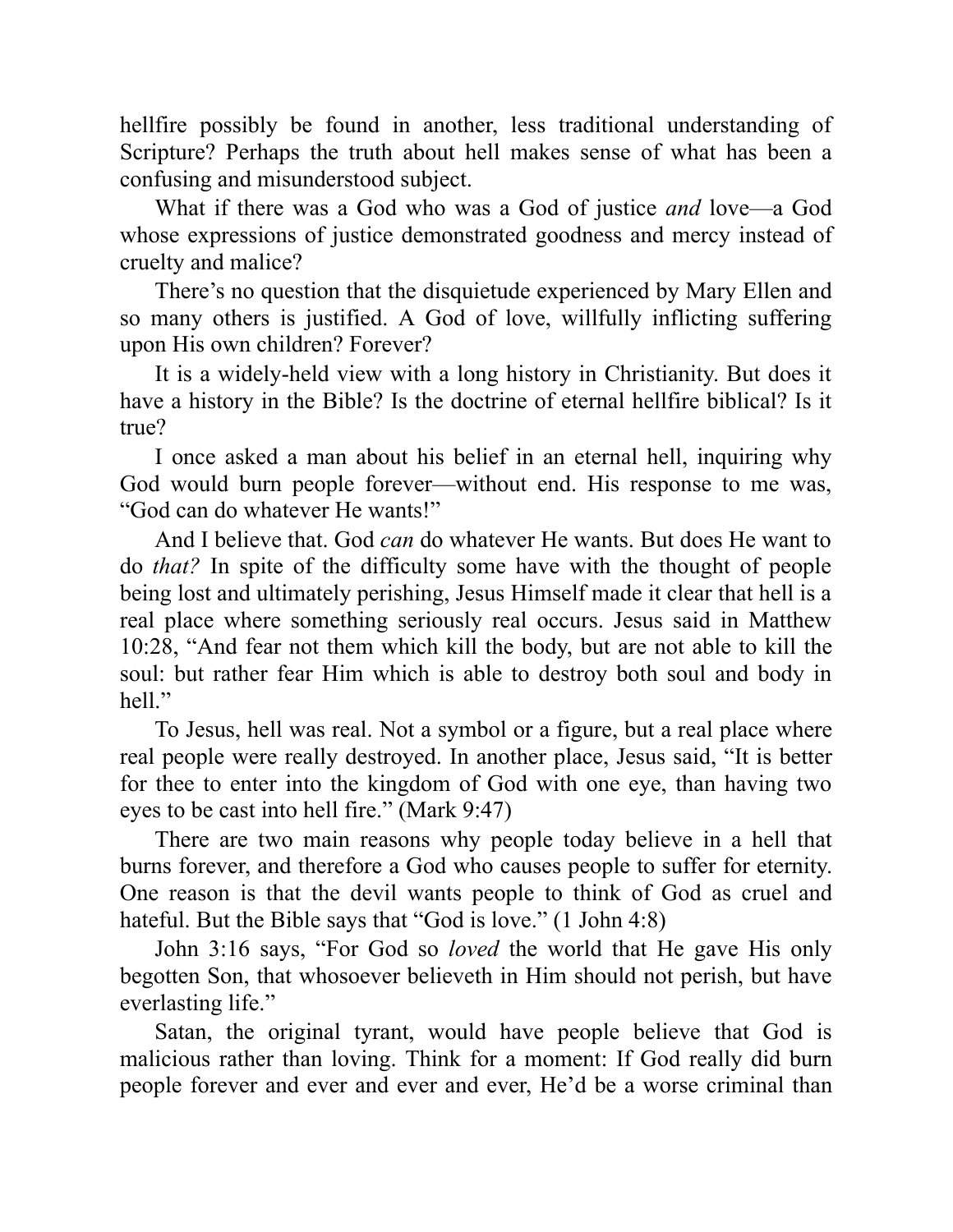Adolph Hitler or Joseph Stalin. Instead of being a loving Father, He would be guilty of the worst case of child abuse in the history of the universe.

Another reason for the popularity of the doctrine of an eternally burning hell is the existence of Bible verses that seem to indicate that a forever burning hell exists. For example, Revelation 14:10, 11 says of those who receive the mark of the beast, "The same shall drink of the wine of the wrath of God, which is poured out without mixture into the cup of His indignation. And he shall be tormented with fire and brimstone in the presence of the holy angels, and in the presence of the Lamb. And the smoke of their torment ascendeth up forever and ever."

Is that evidence that God burns sinners forever and ever? No, it is not. In fact, it is quite the opposite, and the Bible overwhelmingly and categorically teaches that hellfire—as real as it is—does *not* burn forever. Consider just a few of the verses in the Bible that make this clear:

"For, behold, the day cometh that shall burn as an oven; and all the proud, yea, and all that do wickedly, shall be stubble: and the day that cometh shall burn them up, saith the Lord of hosts, that it shall leave them neither root nor branch. And ye shall tread down the wicked; for they shall be ashes under the soles of your feet in the day that I shall do this, saith the Lord of hosts." (Malachi 4:1, 3)

Malachi makes it clear that the wicked will be punished, but that the punishment will not go on forever. Instead, the lost who endure hellfire will be reduced to ashes. In other words, the burning will come to an end. It won't go on eternally.

In Revelation 20:9, the wicked are said to be "devoured" by the fire that comes down from Heaven. Not burned forever, but "devoured." Even Satan will not burn forever.

In Ezekiel 28:18, God says to Satan, "I will bring forth a fire from the midst of thee, it shall devour thee, and I will bring thee to ashes upon the earth in the sight of all them that behold thee."

Not even Satan will burn in hell forever. Satan will burn and be reduced to ashes.

In fact, Satan is often depicted as being in charge of hell. Somehow, many Christian teachers have come to the place where they portray Satan as not only not suffering in hell, but as the one in charge of inflicting punishment upon those who are in hell.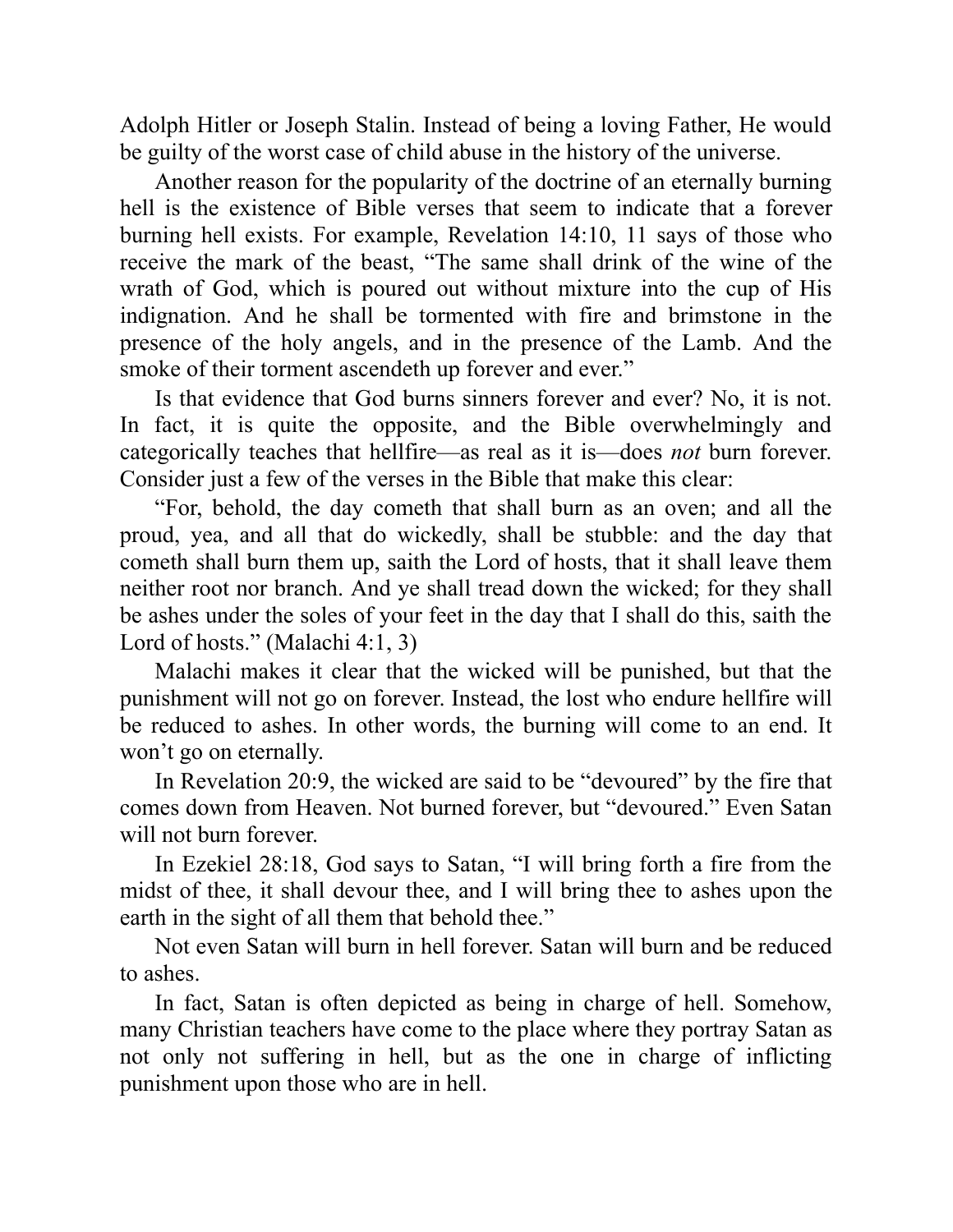Incredibly, Satan has been portrayed as being God's agent, inflicting conscious eternal punishment upon many of God's creatures for as long as time lasts. Let me ask you: Does it even make sense for Satan to be on God's side, carrying out God's punishment on God's behalf?

The Bible actually tells us directly what hell will be like. We're told in 2 Peter 2:6 that if we want to understand hell, all we have to do is look at what God did at Sodom and Gomorrah.

Owing to the great wickedness of the people living in those cities, God decreed that Sodom and Gomorrah—and all their inhabitants—would be destroyed. And Peter wrote that the fires of hell would do the same work as did the fire and brimstone that rained down from Heaven upon Sodom and Gomorrah.

Sodom and Gomorrah definitely didn't burn forever! You can't go to the Middle East and find the remnants of Sodom and Gomorrah still smoldering. Those cities were destroyed—as Peter said, turned into "ashes." It couldn't be clearer. And God's character isn't lowered, isn't dragged into the mud, as though God is brutal and vindictive and loves to cause pain and suffering.

What the Bible teaches is that the wicked will ultimately be blotted out of existence. And as harsh as even that might seem, keep in mind that the wicked wouldn't be happy being saved into God's eternal Kingdom.

People who have learned to rebel against God wouldn't be happy in a place of obedience to—and in harmony with—God. They'd be miserable there. Having rejected God and everything He stands for, the destruction experienced by the wicked is actually poured out in *mercy* toward the lost. It's not only justice but mercy that leads God to destroy the lost.

The very few verses that talk about "forever and ever" aren't talking about hell burning forever. The fact is, these verses are saying that the *effects* of hellfire will last forever. Something far too few people know is that when the Bible says "forever," it doesn't always mean *forever*. Let me explain.

The prophet Jonah, the renegade prophet who attempted to escape from doing God's will, found himself alive and in the belly of a whale, or large fish. He wrote in Jonah 2:6 that when he was enclosed within the digestive system of that great sea creature, "the earth and her bars was about me forever."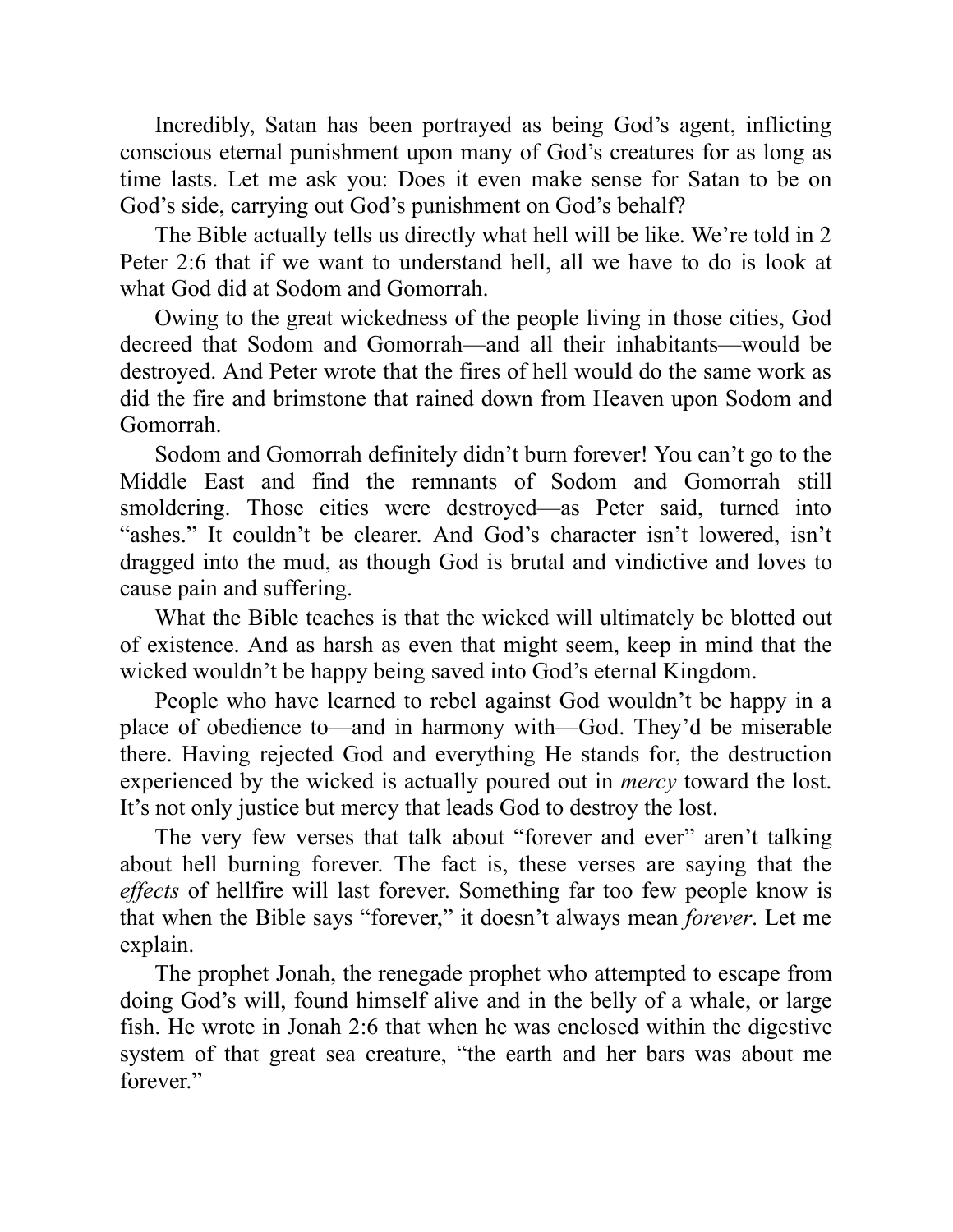Yet he had already stated—in Jonah 1:17—that he was imprisoned inside that living, breathing submarine for "three days and three nights."

It probably felt like *forever*, but it wasn't forever in the classical sense of the word. In the case of Jonah and the whale, "forever" meant "for as long as the time lasted."

And just as Jonah didn't mean to suggest that once he was swallowed by the marine mammal, he would be held captive within its digestive tract throughout the unceasing ages of eternity, God doesn't mean for us to think that hellfire is going to incinerate the lost for as long as time should last.

In fact, consider with me what such a thing would actually mean in practical terms. If you've ever cooked meat—or more to the point, if you've ever *over*cooked meat—then you know what happens to flesh when it comes in contact with heat. It burns away. Fat melts, and flesh heats up and smokes and ultimately disappears.

For God to actually burn a person forever and ever and ever, He would have to work several miracles simply for the purpose of inflicting torment. The fire God would use to do this work would need to be modified fire—fire that would somehow burn without consuming. God would then need to work *another* miracle in causing burning flesh to somehow be regenerated so it could then be continually burned.

The more one thinks about this scenario, the less thinkable it becomes. God would do that? *Really?*

Let's think of another "forever" passage found in the Bible. The godly mother Hannah, having had her earnest prayers answered, was blessed by God with a baby boy whom she named Samuel. The Bible tells us that Hannah took her precious child to the temple so he could "abide there forever." (1 Samuel 1:22)

Taken at face value, that simply has to mean that Samuel was taken to the temple so he could be there for as long as time lasted—which in turn would mean he would have to be in the temple even now, thousands of years later! But that's not what Hannah intended by what she said. In 1 Samuel 1:28, Hannah stated that her son would be in the temple "as long as he lives."

"Forever" meant "as long as the time would last." Samuel wouldn't be in the temple for all eternity—just for as long as he served God in that capacity. In the same way, the "forever" hell doesn't burn lost people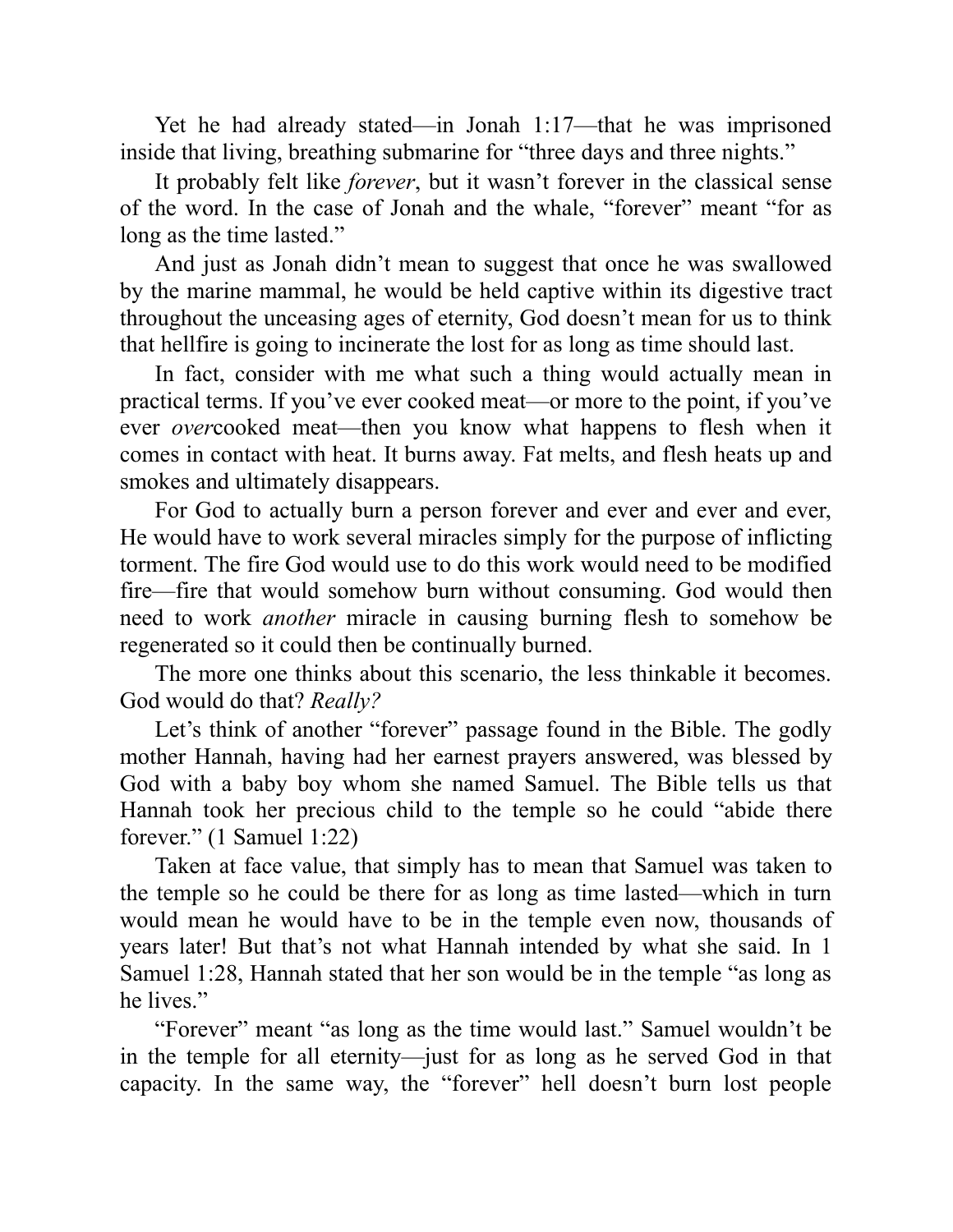*forever* as in "time without end." Hell will burn up and burn out. The "forever" part of hell is the consequence for the wicked. Once destroyed from the presence of God, the lost are forever shut out from God's favor and mercy. They're forever out of existence. They will never see life again.

A common argument being used today in favor of an eternally burning hell runs something like this: "Sin against an infinite God demands infinite punishment." One would imagine that being blotted out of existence forever —with no hope of recreation or readmittance into the presence of God—is about as infinite as punishment could possibly be.

In fact, the Bible states in the plainest of terms that "the wages of sin is death." (Romans 6:23) And in the book of Revelation, in the same passage that talks about certain entities being tormented in the lake of fire "day and night forever and ever," it describes the lake of fire as causing "the second death." (Revelation 20:10, 14) Hellfire causes death, not eternal torment!

These words are among the clearest you can find in the entire canon of Scripture. "The wages of sin is death." Hellfire is "the second death." And yet Christians the world over have been educated—or miseducated—to believe that God is going to treat those who offend Him in a worse way than Stalin or Hitler treated those who fell foul of their wrath.

As brutal as Stalin, Hitler, and any number of other despots and dictators were, at least it can be said that their unfortunate victims were ultimately put out of their misery. Yet God—who is love—is portrayed as a brutal, unfeeling, callous brute.

The doctrine of an eternally burning hell is a gross attack on the true nature of the character of God. While hell is a sober reality, the common misrepresentation of God's character as portrayed by the doctrine of conscious eternal torment distorts the biblical view of who God really is.

And a tragic result of this is that multitudes are driven away from the true God by a portrayal of a god who simply doesn't exist.

Michael and several of his friends were attending the funeral of a friend when the minister performing the funeral service addressed them directly during his funeral sermon: "Your friend is now burning in hell, and he will burn there forever. As long as time lasts, your sinful friend is going to be suffering excruciating pain in the flames of hell. It's too late for your friend, but it's not too late for you! Repent while you still have time!"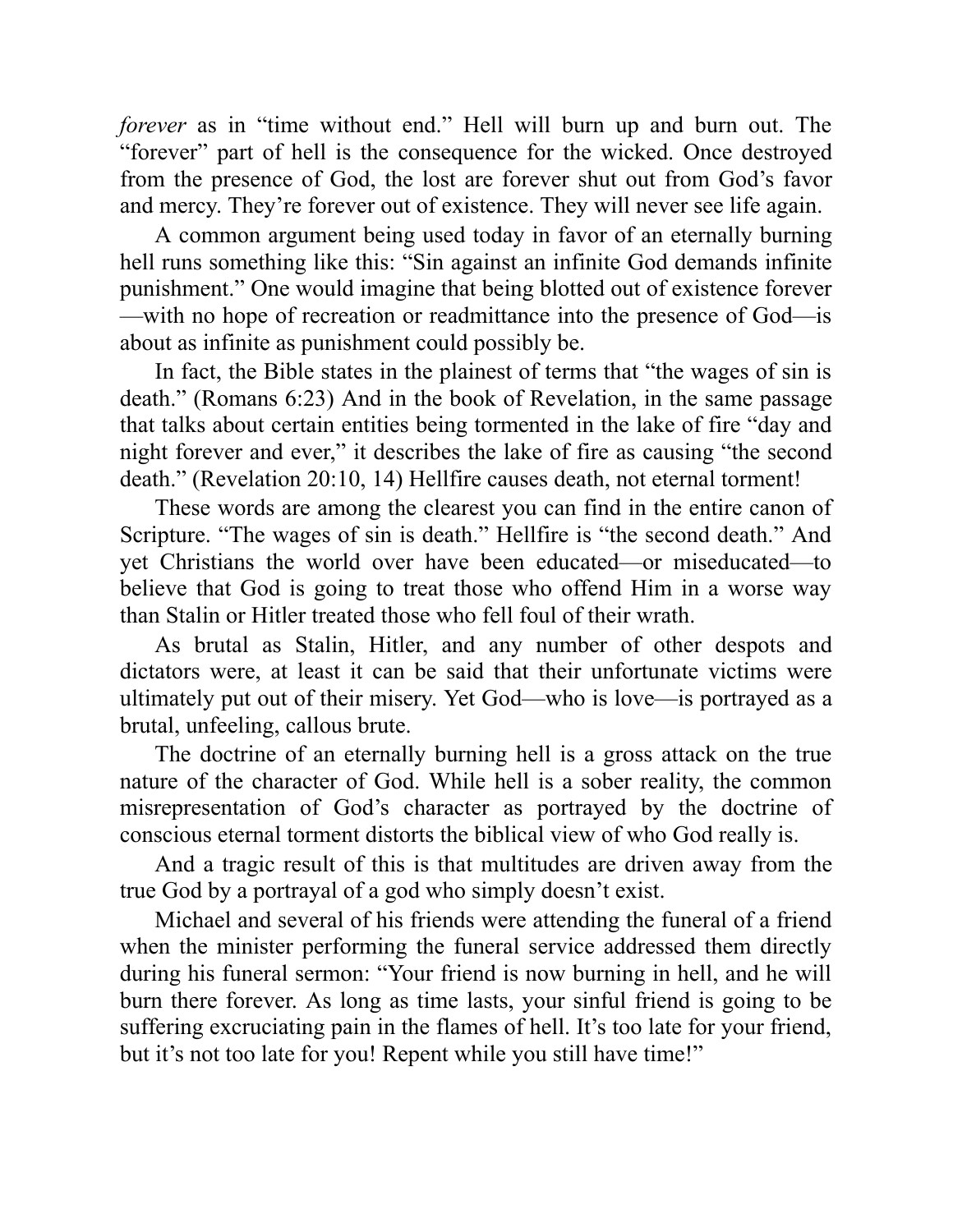It's no surprise that the remarks uttered by this mistaken minister did not induce Michael and his friends to repent. Instead, Michael made the decision to turn away from God, and before long, he was deeply immersed in the occult. It would be 20 years before Michael would step back into a church.

While not all people exposed to this false teaching are driven to the same extremes as Michael and Mary Ellen, many people who can no longer believe in the god of eternal torment give up believing in God altogether. The truth about hellfire paints an infinitely better picture of God than the harmful error of an eternally burning hell. While a hell hot enough to reduce sinners to ashes—a hell that blots sinners out of existence—is still a very serious proposition, it is good to know that God is not a tyrant who tortures the lost. He's not the ogre that so many people have believed Him to be.

In 2 Peter 3:9, we learn that God is "not willing that any should perish, but that all should come to repentance."

In Ezekiel 18:32, God says, "I have no pleasure in the death of the wicked." It is God's desire that all be saved and none be lost. But God cannot—will not—force anyone's choice in the matter of their salvation. Jesus died on the Cross as a sacrifice for our sins, and as He did so, He revealed what the Father is really like.

God is willing to do whatever He can to draw people to salvation, and as helpful as many preachers have found an eternally burning hell to be in making appeals and altar calls, God prefers to use love as the primary motivator in the plan of salvation.

Speaking of His dealings with Israel, God said, "I drew them with...bands of love." (Hosea 11:4) If the prospect of total annihilation in hell and forever banishment from God's presence isn't awful enough to help a sinner understand the dire results of rejecting God's love, turning up the heat of hell isn't likely to genuinely transform that sinner into a saint.

While hell is not going to burn forever, the Bible does not indicate exactly how long it will take for the lake of fire to do its work. Just as there is no biblical reason to suggest hell will burn for as long as time lasts, there is also no biblical reason that suggests the fires of hell will do their work in mere moments. It isn't known how long hell will burn. Surely it will burn long enough.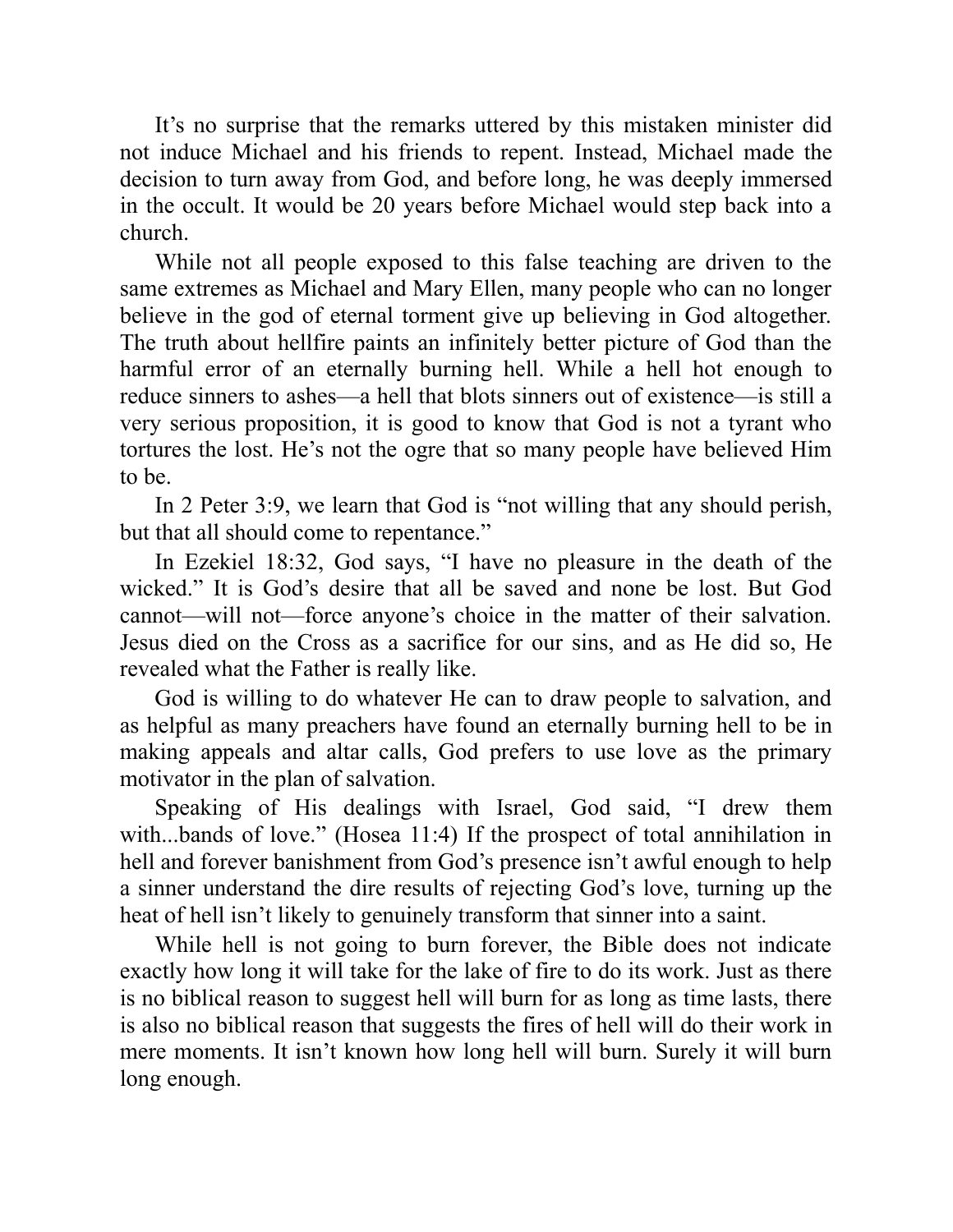I've been asked, "So if hell doesn't burn forever, what incentive is there for a person to be saved? It doesn't sound so bad."

I've been burned before—just very minor burns—and it wasn't pleasant. This will not be pleasant. But far worse than any physical punishment a person may endure is the separation that will occur between a sinner and God—between a sinner and life—when hell consumes the lost. Imagine realizing that you are lost. Forever lost! Never again to draw breath. Never again to see a loved one. Never to experience Heaven and the presence of God. That overwhelming anguish would be the very worst part of the pain of hellfire.

One reason we don't know how long hell is going to burn is that hellfire will destroy more than unrepentant, rebellious sinners. We read in Revelation 20:9 that hell will destroy people who are "on the breadth of the earth."

Attesting to this is what Peter wrote in 2 Peter 3:7. "But the heavens and the earth, which are now, by the same word are kept in store, reserved unto fire against the day of judgment and perdition of ungodly men."

Hellfire isn't only going to destroy sinners. The fire that God sends from Heaven (Revelation 20:9) will cleanse the entire earth before it is finally recreated for God's people to enjoy throughout eternity. (Revelation 21:1)

The evidence of sin so readily seen in this dilapidated world will be obliterated by the consuming fires of hell. Pollution and decay and ugliness —every suggestion of sin will be erased before God recreates the Earth in heavenly perfection. We can even expect that the evidence of mankind's excursions outside our planet's atmosphere will also be removed: footprints on the moon, space junk, satellites, all eradicated as even the "heavens" are cleansed by fire.

God cleansed the Earth once before. In the days of Noah, He cleansed it with water. (Genesis 7:11) But even though almost the entire population of the Earth was eliminated, sin managed to again rear its ugly head, and before long, the planet was again plunged into the depths of sin.

But after hell has done its work, "affliction shall not rise up the second time." (Nahum 1:9) The world will be purified—finally and forever—and the very last trace of sin will be gone.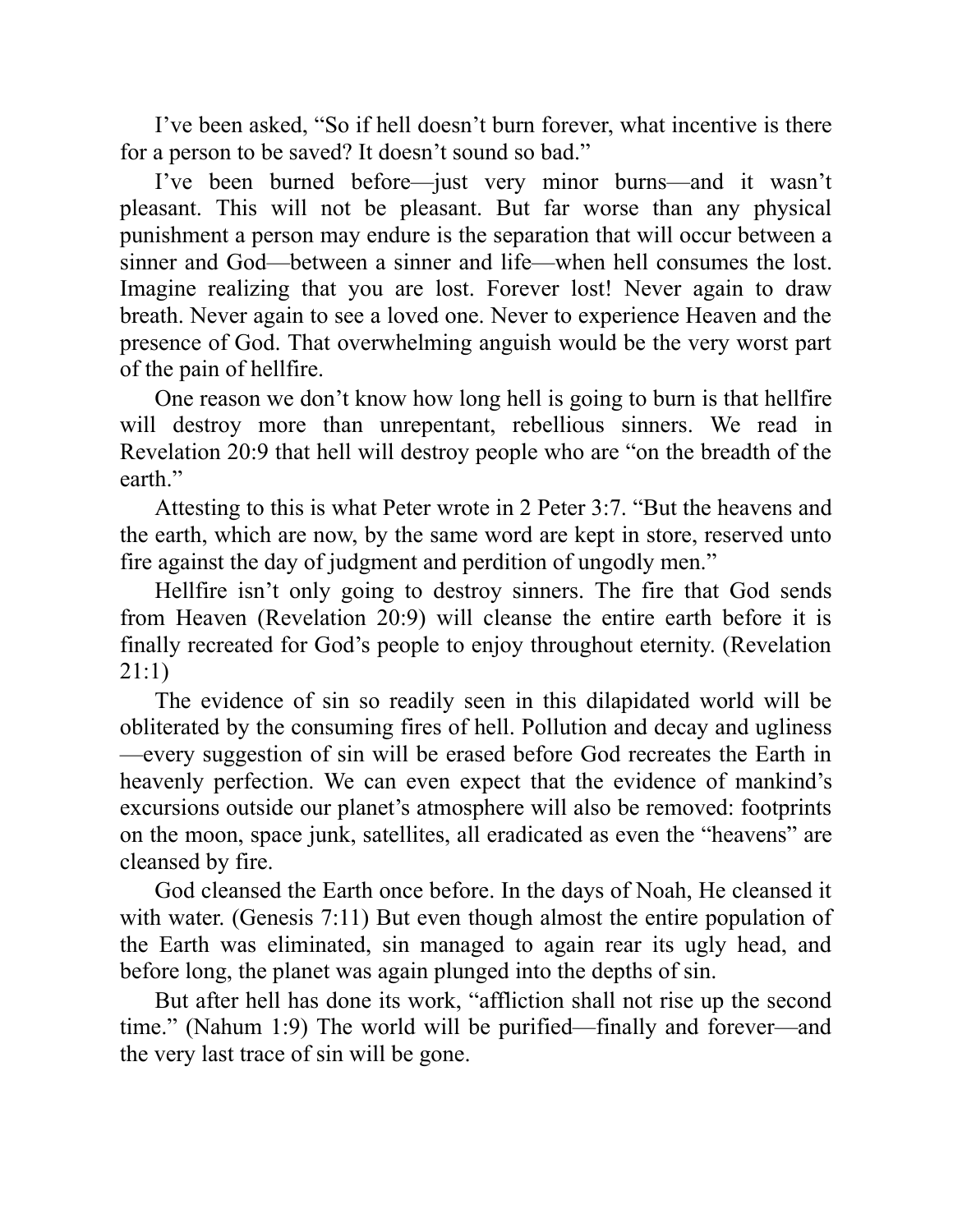And if you've ever been concerned that someone you know could be in hell right now, you'll be glad to discover that *nobody* is burning in hell at this moment. Jesus taught that hellfire doesn't occur until "the end of the world." (Matthew 13:39)

Explaining the parable of the wheat and tares, Jesus said, "As therefore the tares are gathered and burned in the fire, so shall it be in the end of this world." (Matthew 13:40)

Just a few verses later, Jesus stated, "So shall it be at the end of the world: the angels shall come forth, and sever the wicked from among the just, and shall cast them into the furnace of fire: there shall be wailing and gnashing of teeth." (Matthew 13:49, 50)

The Bible is unambiguous on this subject. John 5:28, 29 says, "Marvel not at this: for the hour is coming, in the which all that are in the graves shall hear his voice, and shall come forth; they that have done good, unto the resurrection of life; and they that have done evil, unto the resurrection of damnation."

The resurrection of life takes place when Jesus returns. (1 Thessalonians 4:16) The second resurrection, or the "resurrection of damnation," occurs at the end of Revelation's 1,000 years. (Revelation 20:5) It's simply not possible for anyone to be suffering in hell right now.

God is not a maniac. God is not a viciously cruel despot. God is love. God loves you. God loves the worst sinner who ever lived, and He has no part in the awful idea that teaches He will burn people in torment for as long as time lasts.

This idea is an invention of the devil, made popular by a church that borrowed unbiblical teachings, and by preachers trying to scare people into Heaven. Sadly, the false doctrine of an eternally burning hell has frightened multitudes away from God and into the arms of the enemy of souls.

The best news of all is that no one needs to experience hellfire and eternal separation from God. In 1 John 5:12, it says, "He that hath the Son hath life, and he that hath not the Son of God hath not life."

If by faith you possess Jesus in your heart, you can know that you have life. Why would we not choose an offer like that? What in this world could be so attractive that it would lead us to release our hold on Jesus and relinquish everlasting life?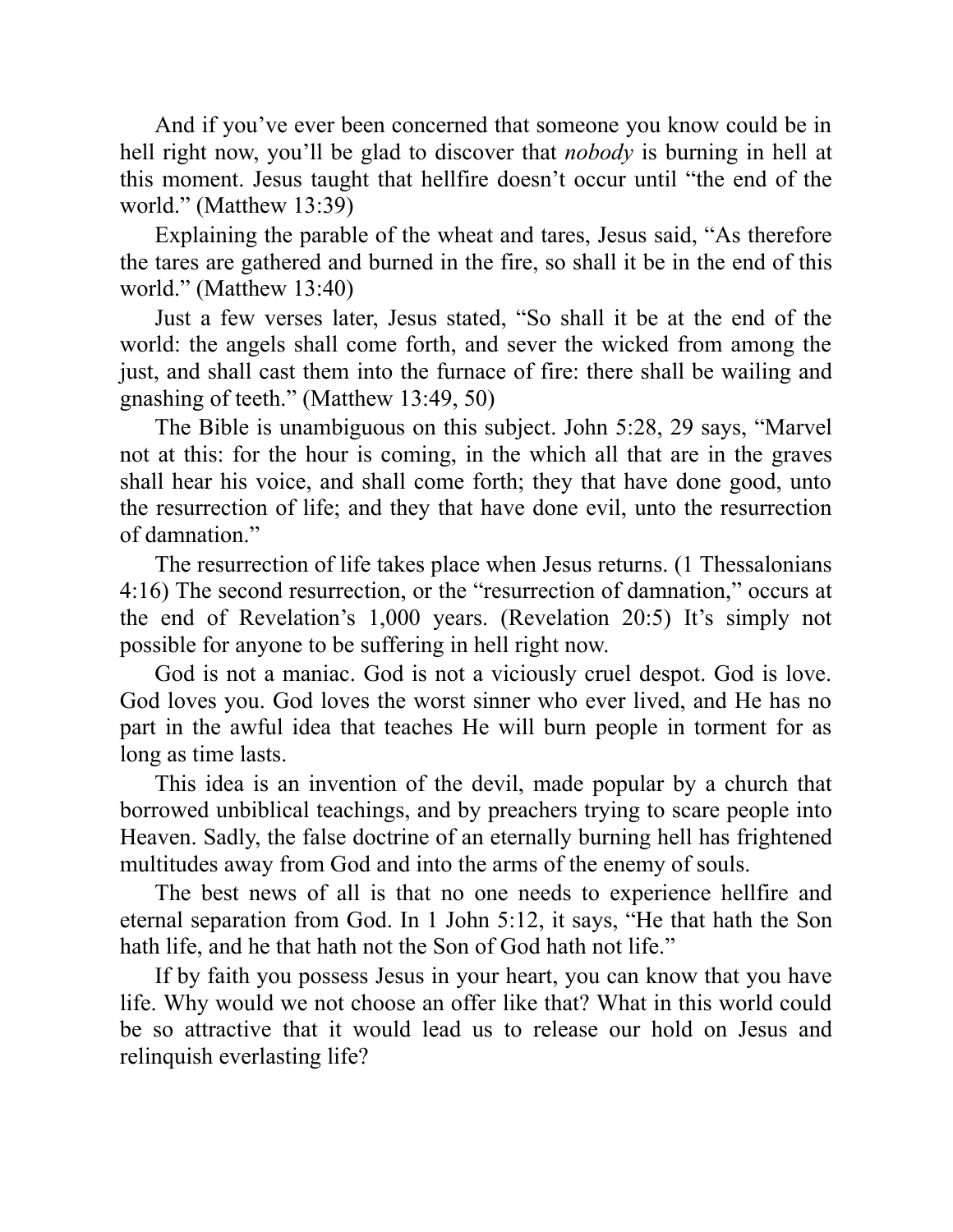Far better to honor God, to trust His Son, to have faith in Jesus as the Savior from sin, and to live in the joy and peace that come from knowing salvation is secure.

A young woman just 18 years of age was driving home late one night after spending time with her boyfriend. For unknown reasons, she lost control of her car on the freeway, and the resulting accident trapped her in her vehicle. She was conscious, she was not drunk, she was not high on drugs and she was not injured. But she was trapped. And the vehicle was on fire.

Desperate rescuers did everything they could to free the young woman, but the heat of the fire drove them back. At one stage, she grabbed the arm of one of her would-be rescuers and said, "Don't leave me! I'm going to die here!"

But they could not free her. One man tried so hard to save her that he lost some of the flesh on his hand due to the intense heat. In spite of their heroic efforts, those who tried to save the young woman were defeated because her feet were trapped in the wrecked vehicle and she could not be freed.

Long ago, there was a wreck in the Garden of Eden. Our first parents, Adam and Eve, ate forbidden fruit in an act of disobedience toward God. As a result, sin entered the world, and the human family was trapped and doomed to die.

But with a heart full of love for His wayward children, Jesus volunteered to die on an old rugged Cross so that we might live. He lost more than a part of His hand. Jesus gave His *life*. And He did it for you, so that you might live with Him forever.

Will you respond to God's great love today? You will be responding to a God of love, not a God of spite and malice. A God who wants you to be saved—not lost. A God who was willing to pay the ultimate price so that you could be rescued and be set free.

The liberating truth about hell paints an accurate picture of God. He is just, but not tyrannical. Firm, but not hateful. Pure, and not unreasonable. And willing to do all He could to give you the gift of everlasting life. I hope you'll trust in that God of love today!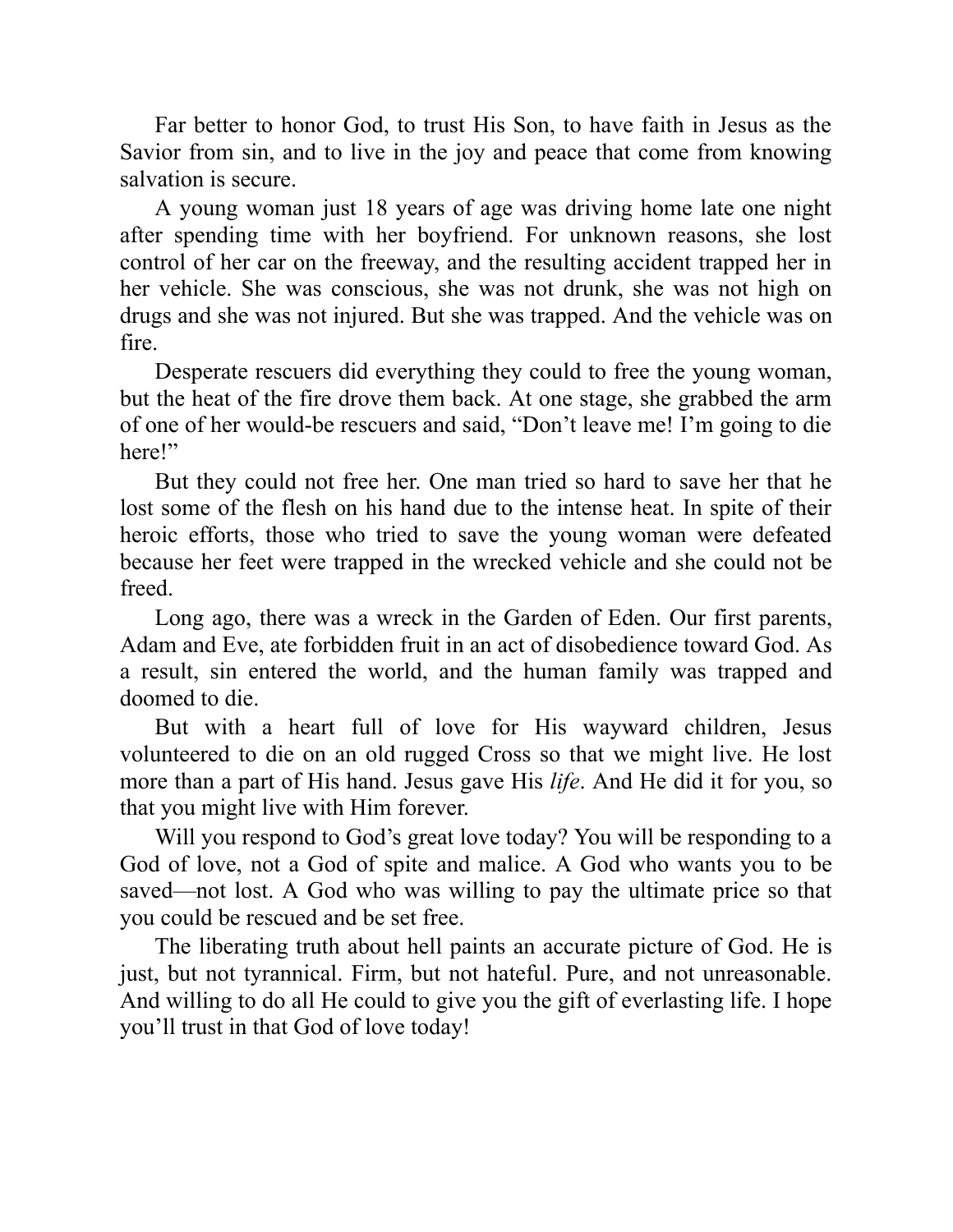#### **But What About...?**

The Bible presents a very clear picture of hell, demonstrating that the fires of hell do not burn forever but instead reduce sinners to ashes while cleansing and purifying the Earth in preparation for it being recreated.

Yet as clear as the Bible is on the subject, it isn't uncommon for someone to read clear biblical statements and say, "But what about...?"

Let's consider together some of the "what abouts."

#### *What about the people who have claimed to have visited hell?*

My wife and I were traveling across the United States when we found a number of pink-colored tracts jammed into every crack and small opening inside a telephone booth in Northern Idaho.

Some kind soul had evidently been doing his or her missionary duty. Not wanting anyone to endure the horrors of an eternally burning hell, he or she had distributed a number of these tracts with the apparent intention of convincing people to turn to Jesus.

The tracts recounted the experience of someone who claimed to have visited hell. In fact, this individual had been given a guided tour of hell by Jesus Himself! There's a temptation to think that if the person in question actually went to hell, and saw hell, and felt the heat of its flames, and was escorted around hell by Jesus, then there absolutely must be a hot place called hell. After all, someone went there. So what about that?

There are several things to consider. First, it would seem unlikely that Jesus is going to take people on a guided tour of hell. However, a student of the Bible isn't going to be satisfied with "seems unlikely." We want to know what the Bible says.

The tracts my wife and I found claimed that Satan and his army of demons cause the lost to suffer in hell—inflicting great pain and agonizing torture. The tracts stated that hell is populated by rats and snakes, and that people there are wearing clothes, screaming in pain, talking, and enduring the most grotesque forms of suffering. Can any of this be true?

Firstly, let's keep in mind that *nowhere at all* does the Bible suggest that Satan and his demons will be torturing people in hell. In fact, the Bible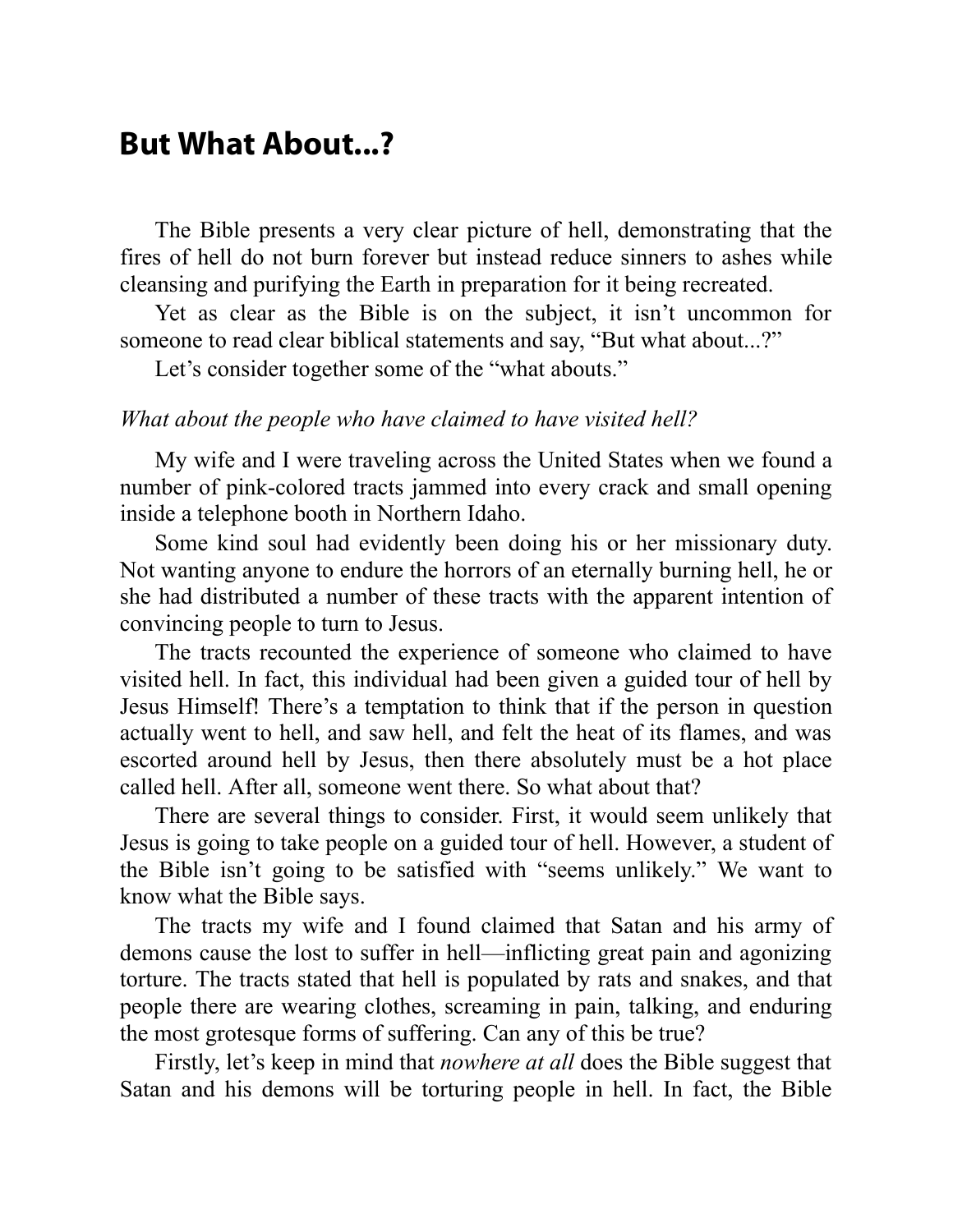categorically states that this is an impossibility.

As we noted earlier, Ezekiel 28:18 says, "I will bring forth a fire from the midst of thee, it shall devour thee, and I will bring thee to ashes upon the earth in the sight of all them that behold thee."

Satan and the other fallen angels will themselves suffer the punishment of the fires of hell. They will not be inflicting pain and misery upon the lost.

Second, there will be no rats and snakes in the fires of hell. At least, rats and snakes are included in that which is going to be completely destroyed by the flames of hell. Remember 2 Peter 3:7: "But the heavens and the earth which are now preserved by the same word, are reserved for fire until the day of judgment and perdition of ungodly men."

Snakes and rats aren't going to somehow be spared from the destruction that will come upon the world.

Which brings us to another point. The tracts I found presented hell as being in the center of the Earth. Jesus was guiding the missionary on a tour of a subterranean hell, located deep in the heart of our planet.

Is hell in the center of the Earth? Absolutely not! Revelation 20:9 identifies our entire planet as being subjected to the cleansing fires of hell. The lost are depicted as being on the "breadth of the Earth," not deep in the heart of the Earth.

Additionally, clothes aren't going to survive the flames of hell, the lost aren't going to be carrying on conversations in hell, and God isn't going to stand idly by while his children—albeit His lost children—are mercilessly tortured for as long as time lasts.

This picture of hell does not originate with the Bible, but was created by Satan himself, for the purpose of projecting his own hateful character on to God, and bringing human beings to view a loving Heavenly Father as being as cruel as Satan.

So what should we make of people who claim they've been taken to hell? Kindly, we might recognize that few people are always right, and that those who claim to have visited an actual hell in the heart of the Earth though they may be sincere—are mistaken.

#### *What about the rich man and Lazarus?*

The story of the rich man and Lazarus has perplexed many people. Here, Jesus teaches that a wealthy Jewish man was consigned to a hot hell,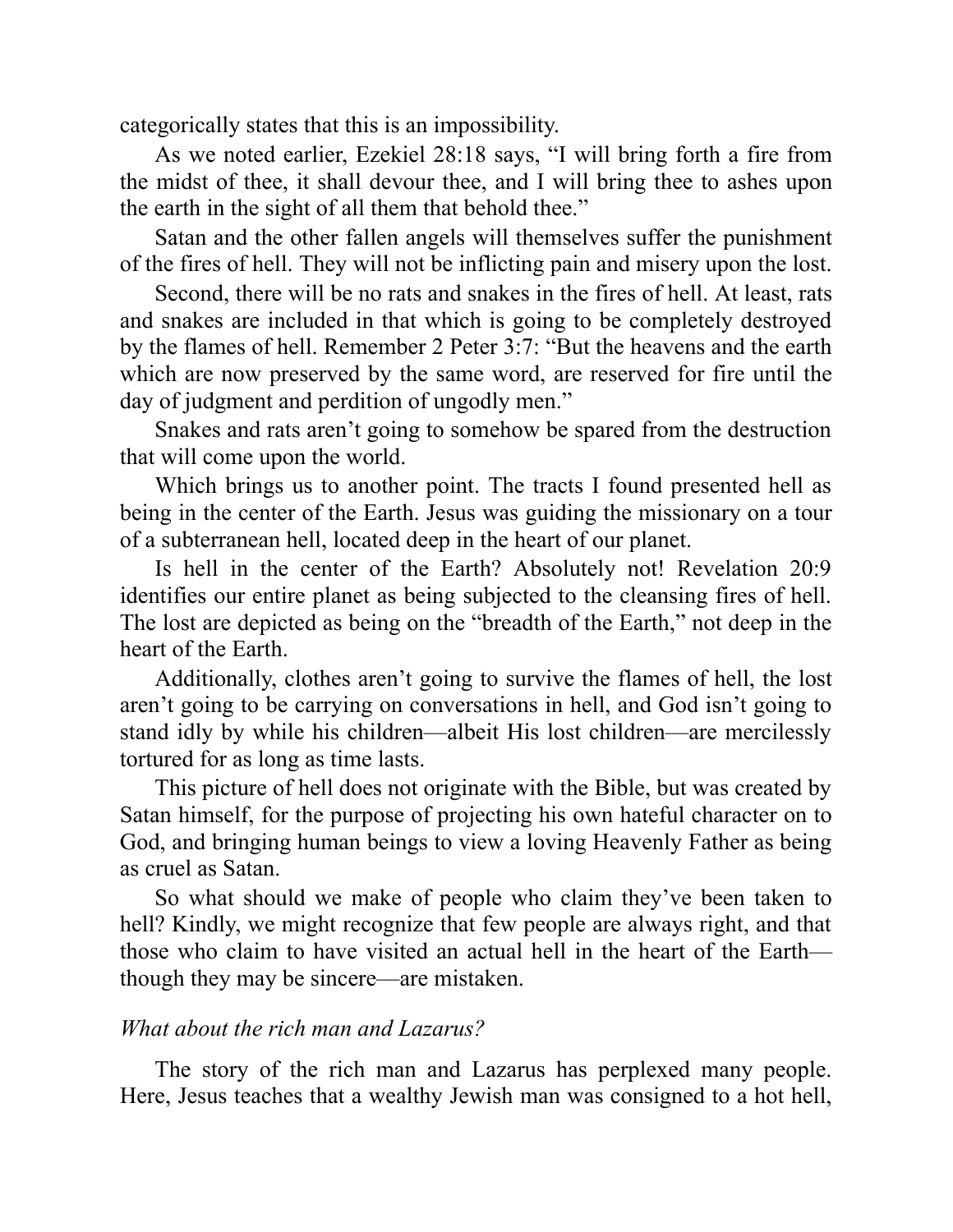while a beggar named Lazarus enjoyed the blessings of Heaven that Jesus' hearers no doubt expected the rich man to experience. The story of the rich man and Lazarus is a parable, and was not shared as a definitive exposition on the afterlife. In fact, the parable of the rich man and Lazarus *has* to be a parable, unless we're willing to accept that saved people find heavenly rest and comfort in Abraham's bosom; that saved people and lost people are able to communicate, even though some are in Heaven and some are in hell; and that a person in hell would truly find relief from their sufferings by receiving the moisture carried to them on a dampened fingertip.

As we read this story found in Luke 16:19-31, we realize that rather than teaching about the afterlife, Jesus was talking about salvation in *this* life. Jesus made several key points in this parable, in the hope that His Jewish listeners would be led to repentance:

1. Jesus was teaching His hearers that just as wealth was not necessarily evidence of divine favor, so was a lack of wealth not evidence of divine disfavor.

2. Jesus taught in this parable that salvation does not come by inheritance. A thought often discussed in the New Testament is that Jews felt as though their family tree somehow earned them favor with God (see Matthew 3:9; Matthew 8:11; John 8:33 and Galatians 3:9, 29). In this parable, the rich man is called from the midst of his difficulty to "Father Abraham." (Luke 16:24) One might have expected him to call to God instead.

3. Through this parable, Jesus was urging his listeners to exercise faith in the writings of Moses, who "wrote of Me." (John 5:46)

The rich man claimed that his brothers would repent if Lazarus returned from the dead and testified to them. The response to this plea is instructive. "Abraham" stated that if the man's brothers didn't hear Moses and the prophets, then they wouldn't even be persuaded by a visitor from the dead.

In saying this, Jesus was predicting two events. One was the resurrection of another Lazarus, the brother of Mary and Martha. Jesus would raise Lazarus from the dead not long after He taught this parable, and as a result—far from believing in Jesus due to this incredible miracle—the chief priests actually plotted to have Lazarus murdered! (John 12:10) The other event Jesus was forecasting was His own resurrection. Even the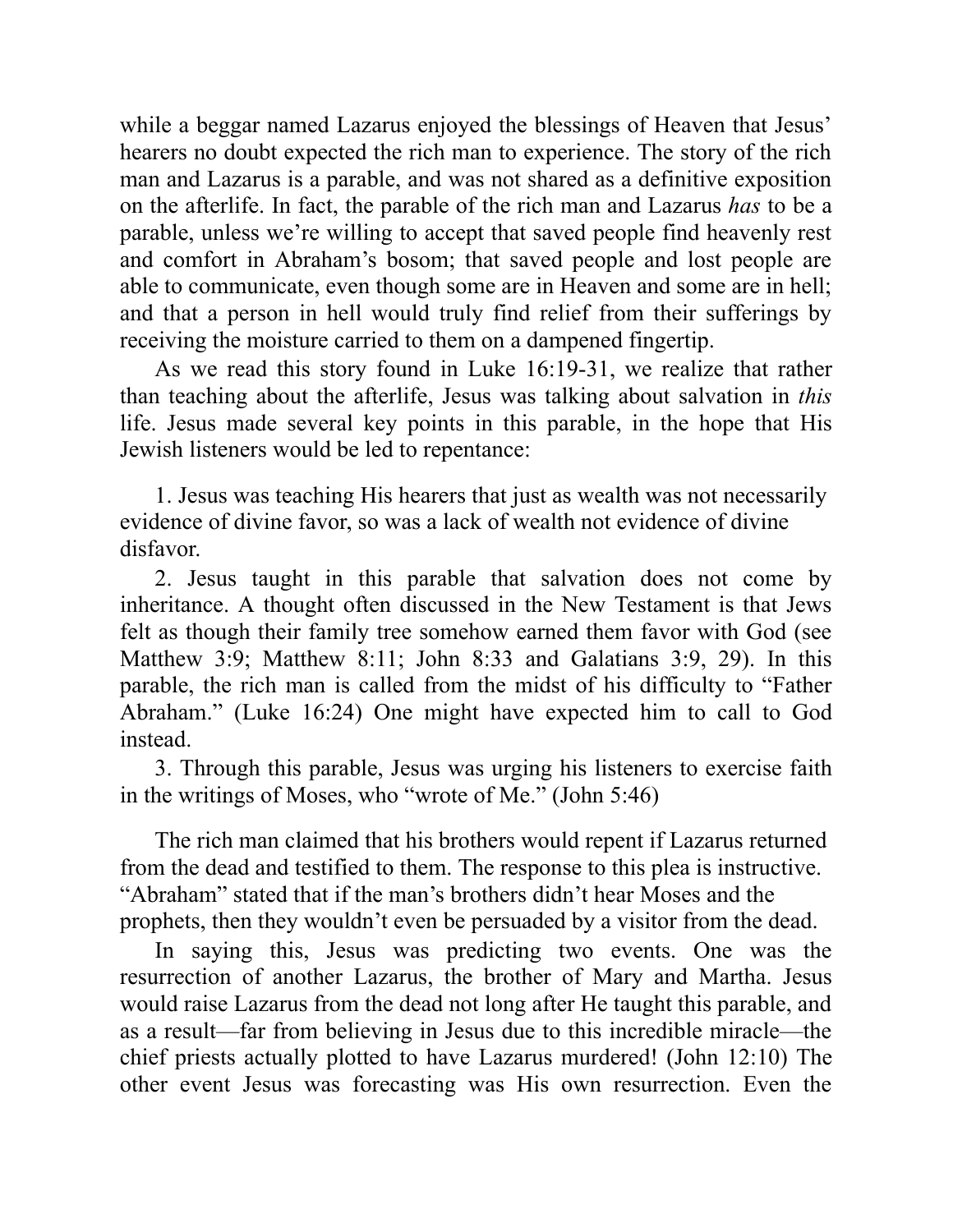resurrection of Jesus could not convince hard-hearted men and women to embrace the true Messiah of prophecy, of whom Moses Himself had prophesied (Deuteronomy 18:15; Acts 3:22 and Acts 7:37).

The story of the rich man and Lazarus was told for very important reasons. To teach about the nature of the afterlife was not one of them. People listening to Jesus' story—of two men communicating while one was in Heaven and one was in hell—knew that the language Jesus was using was so exaggerated that He was obviously speaking in symbols and shadows.

#### *But what about where the Bible talks about everlasting punishment?*

That would be Matthew 25:46. But notice as you read the verse that it talks about everlasting punish *ment*, not everlasting punish*ing*. The punishment and its effects would certainly be everlasting. The punishing would not.

#### *What about the fact that there are some things about God we can't understand, but we just have to accept?*

That's fine when you're talking about the virgin birth or changing water into wine. But hell is something we *can* understand much about. We know that God is love. We know that God is not a tyrant or a torturer. And we know that because God is love, even hell has to be a manifestation of His love.

Causing torment and agony for as long as time should last is not a manifestation of the love of God. Ridding the universe of sin—blotting the impenitent out of existence and returning the Earth to its Edenic splendor is a manifestation of the love of God.

Certainly, if God were to burn sinners forever, that would be His prerogative and His children would simply have to agree that God must know best. But it has never been in God's plan to reserve a portion of the universe as an eternal torture chamber. It wouldn't be possible to have a perfect universe if there were a cesspool filled with misery and agony and despair—forever.

What would God have to gain from hellfire that never stops burning? Nothing at all. In fact, such a place would vindicate the devil.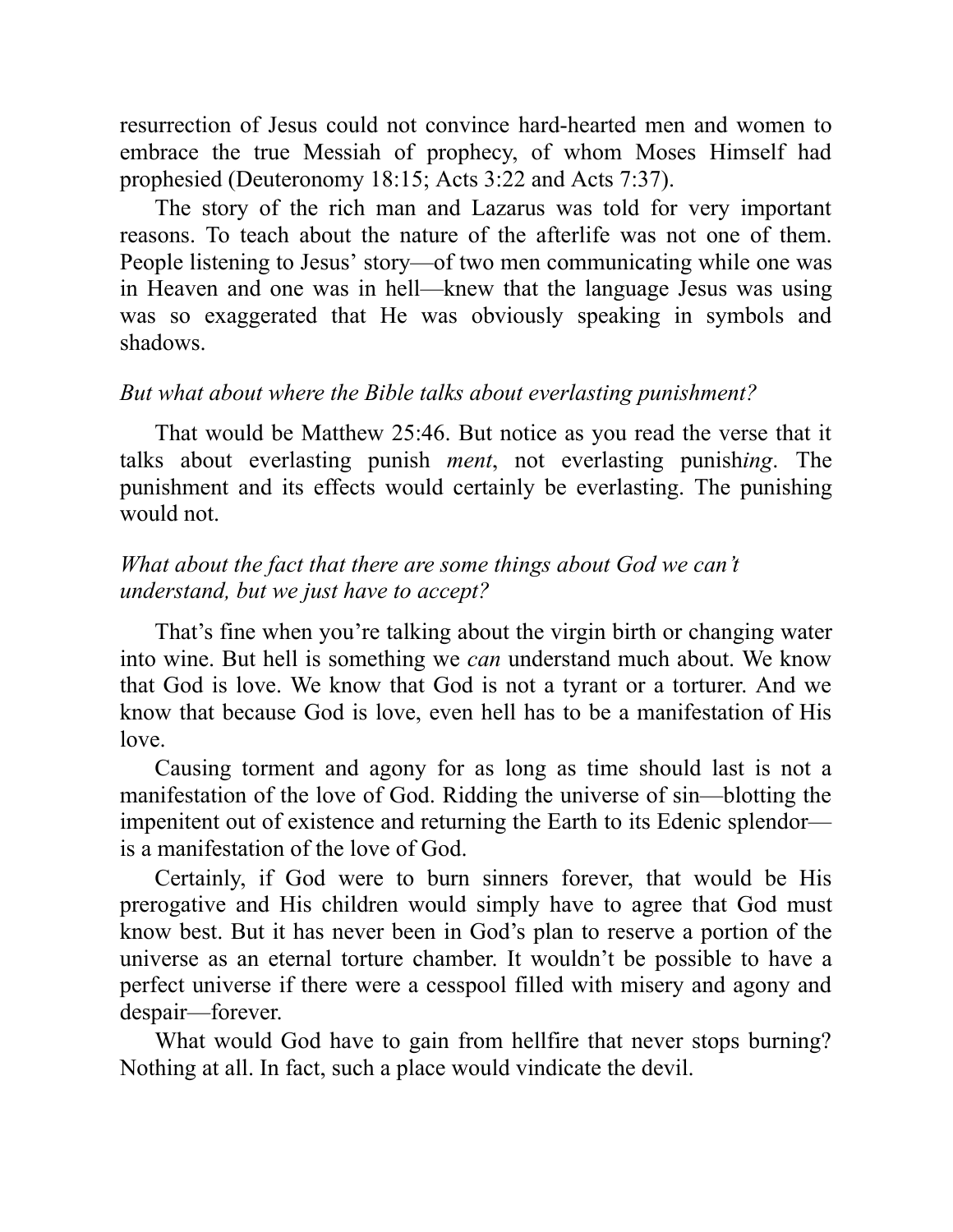In Heaven long ago, Satan rebelled against God. (Revelation 12:7) As soon as he got to Earth, Satan misrepresented God and lied about His character. (Genesis 3:1-5)

A hell that burns eternally is simply another one of Satan's lies designed to misrepresent the character of God. It is calculated to present the character of God as being no better than the character of Satan.

What you choose to believe about hell is what you choose to believe about the character of God. What is God really like? Is He really like *that?*

Many people have rejected God based on what they've been told about hell. In so many cases, people simply have not been told the truth. The God rejected by many people is a God I can't blame them for rejecting, because such a God doesn't exist!

John got it right when he wrote in 1 John 1:4—twice—that "God is love." (1 John 4:8, 16) Correctly understood, hellfire reveals that!